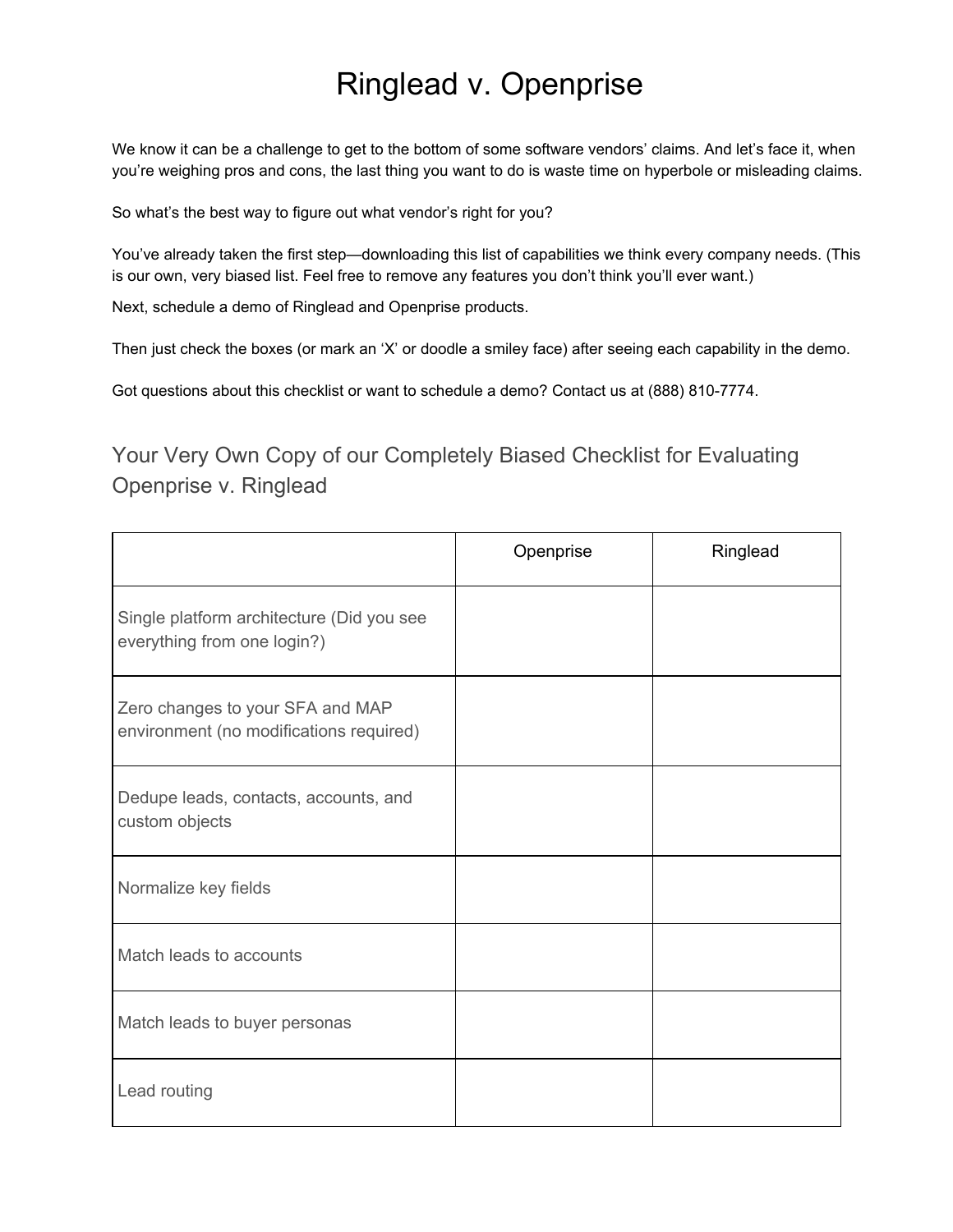| Account scoring (multiple models)                                                                                       |  |
|-------------------------------------------------------------------------------------------------------------------------|--|
| Attribution (first, last, and multi-touch)                                                                              |  |
| API Factory - Automatically convert any<br>data process into an API that can be called<br>at any time                   |  |
| Virtual Data Integrator - Present data from<br>other third-party apps without any<br>customization                      |  |
| Derive key fields like Job Function and Job<br>Level based on Job Title to improve scoring<br>(no data provider needed) |  |
| Enrich data using your company's custom<br>field values                                                                 |  |
| Integrate with multiple 3rd-party data<br>providers and verification services                                           |  |
| Create lead coverage heat maps (see<br>example)                                                                         |  |
| Configurable processes to clean and enrich<br>data to suit your unique requirements                                     |  |
| Move and synchronize data among<br>marketing, sales, and customer success<br>applications                               |  |
| Run data health checks to quantify data<br>quality                                                                      |  |